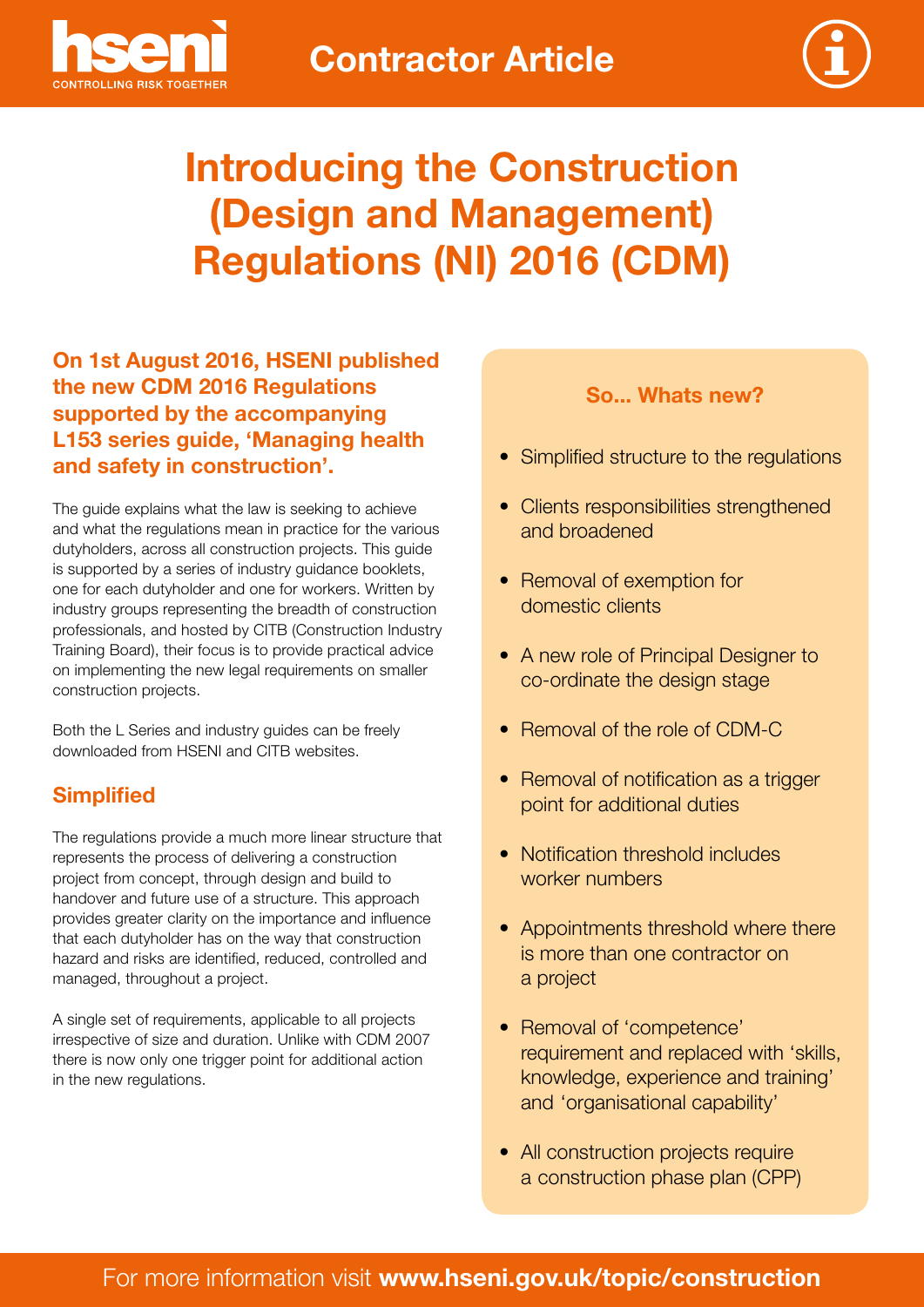

# **Contractor Article**



# **Commercial Clients Principal Designer**

Recognising the importance and influence a client has over the way a project is procured and delivered and the standards to which these are done, the regulations strengthen and broaden their responsibilities. The regulations encourage clients to actively lead construction projects, whilst recognising that their experience and abilities will be diverse.

The client is now responsible for making the arrangements by which the project will be managed and ensuring that those arrangements are maintained and reviewed throughout the life of the project.

Where there is or is likely to be more than one contractor working on a project, the client must appoint both a Principal Designer (PD) and a Principal Contractor (PC) at the earliest opportunity and before construction starts. The client is also responsible for taking 'reasonable steps' to ensure both the PD and PC comply with their duties, for providing pre construction information (PCI), ensuring the construction phase plan and health and safety file are produced and for ensuring the health and safety file is handed over to any new owner of the structure.

### **Domestic Clients**

Although the exemption for domestic clients has been removed, the only responsibility placed upon them is to appoint the PC and PD, where there is more than one contractor. However, if this (as will be common practice) does not happen, the regulations **automatically** transfer the client duties to the contractor or principal contractor of a project. In recognising that some domestic clients may have already established a relationship with their designer before they go ahead with construction, the regulations allow the **designer** to take on the client duties where there is a written agreement between the client and designer to do so.

This new role brings the function of planning, managing, monitoring and co-ordinating the design stage of the project, directly into the project team and under the control of a designer.

The PD will support the client in bringing together and providing the Pre Construction Information (PCI) and act as the conduit for disseminating that information to the various dutyholders who will need it at the right time. This will be an ongoing responsibility throughout the life of the project.

The PD is responsible for ensuring the designers working on the project discharge the duties placed upon them as designers throughout their appointment.

The role of the PD mirrors that of PC in the construction phase. This role is not limited to the design stage before construction starts, and may continue into the construction phase.

The PD will work together with the PC throughout the life of their appointment to ensure the health and safety implications of design aspects and later changes are properly considered, support the PC in drawing up the construction phase plan as well as developing the health and safety file and providing it to the client at the end of the project.

The regulations do recognise that in some projects the PD may not be contracted throughout the whole life of the project – especially when the design stage is complete and the construction phase is well advanced. If, in this situation the PD is released from the project, then the responsibility for completing the health safety file and handing it to the client at the end of the project passes to the PC.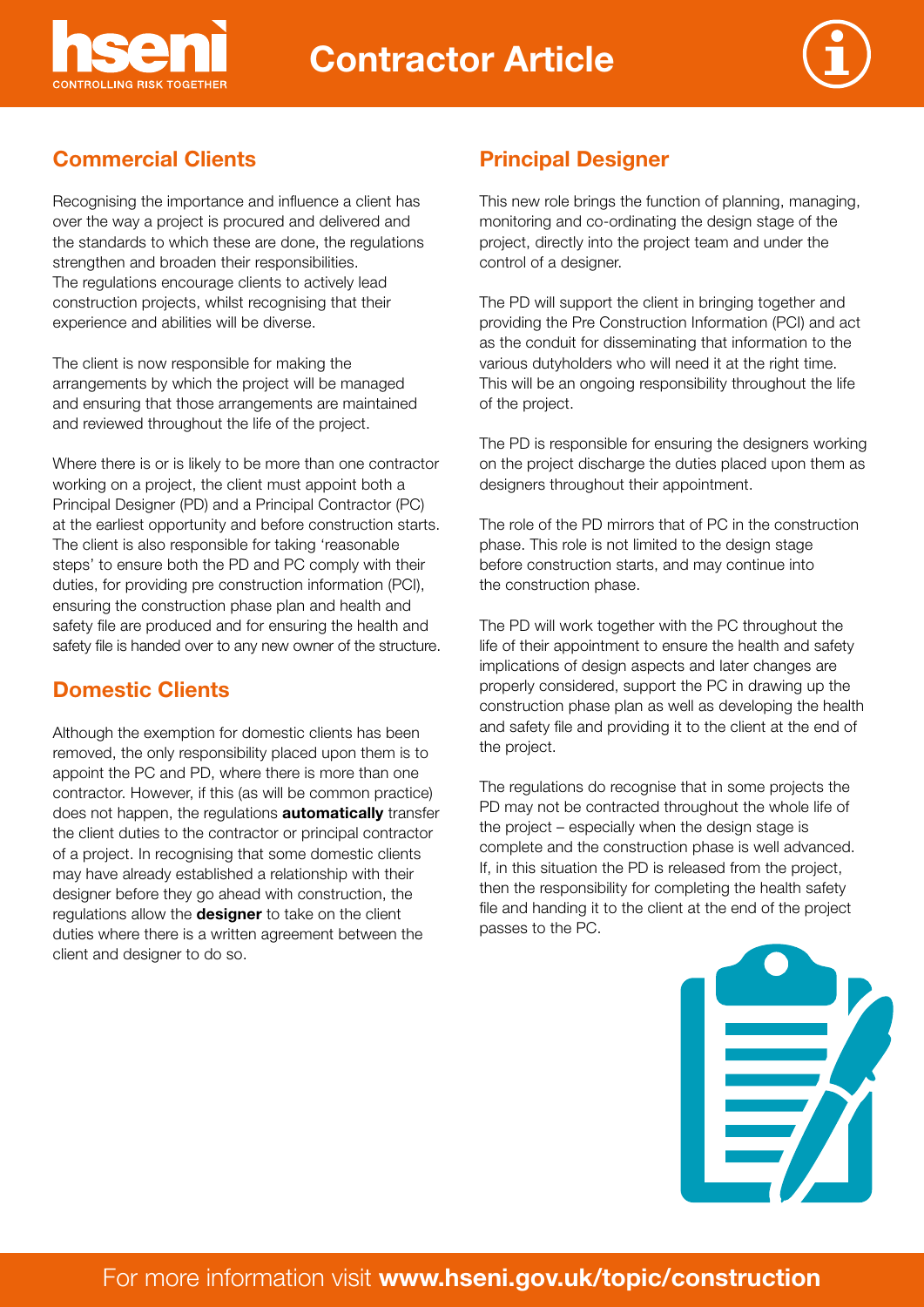

# **Contractor Article**



 has more than **20** workers, **one point OR** exceeds **500**  The notification threshold for projects has changed. A project becomes notifiable where it lasts longer than **30** days AND **working simultaneously at any**  person days.

Increasing the notification threshold will reduce the number of projects required to be notified significantly, and thus reduce the burden on business.

Notification is a stand-alone requirement and does not give rise to any additional duties.

#### **Removal of 'competence'**

**'Competence'** is a term that has no minimum standard of compliance, is widely misunderstood, and unhelpfully applied to both individuals and organisations. This can give rise to unintended bureaucracy, without necessarily improving the development of a competent workforce in all sectors of construction.



To address some of these issues and to make the delivery of a competent workforce clearer for dutyholders, the new regulations have disentangled 'competence' into its component parts of 'skills, knowledge (including training) and experience' and where it refers to an organisation, 'organisational capability'.

The new regulations focus attention on the work that individuals and organisations are appointed to undertake and require that those appointed have the necessary skills, knowledge and experience to deliver that work effectively and safely – each and every day.

It's therefore incumbent upon anybody appointing a contractor or designer (including PD and PC) to ensure they have the necessary skills, knowledge and experience, before they are appointed.

The regulations also provide flexibility for those employing and appointing site workers, by requiring that those employed or appointed either have or are obtaining the necessary SKE for the task in hand. By requiring contractors to provide adequate supervision for all workers under their control, the regulations allow workers to develop site skills without being put at risk or putting themselves and others at risk.

# For more information visit **www.hseni.gov.uk/topic/construction**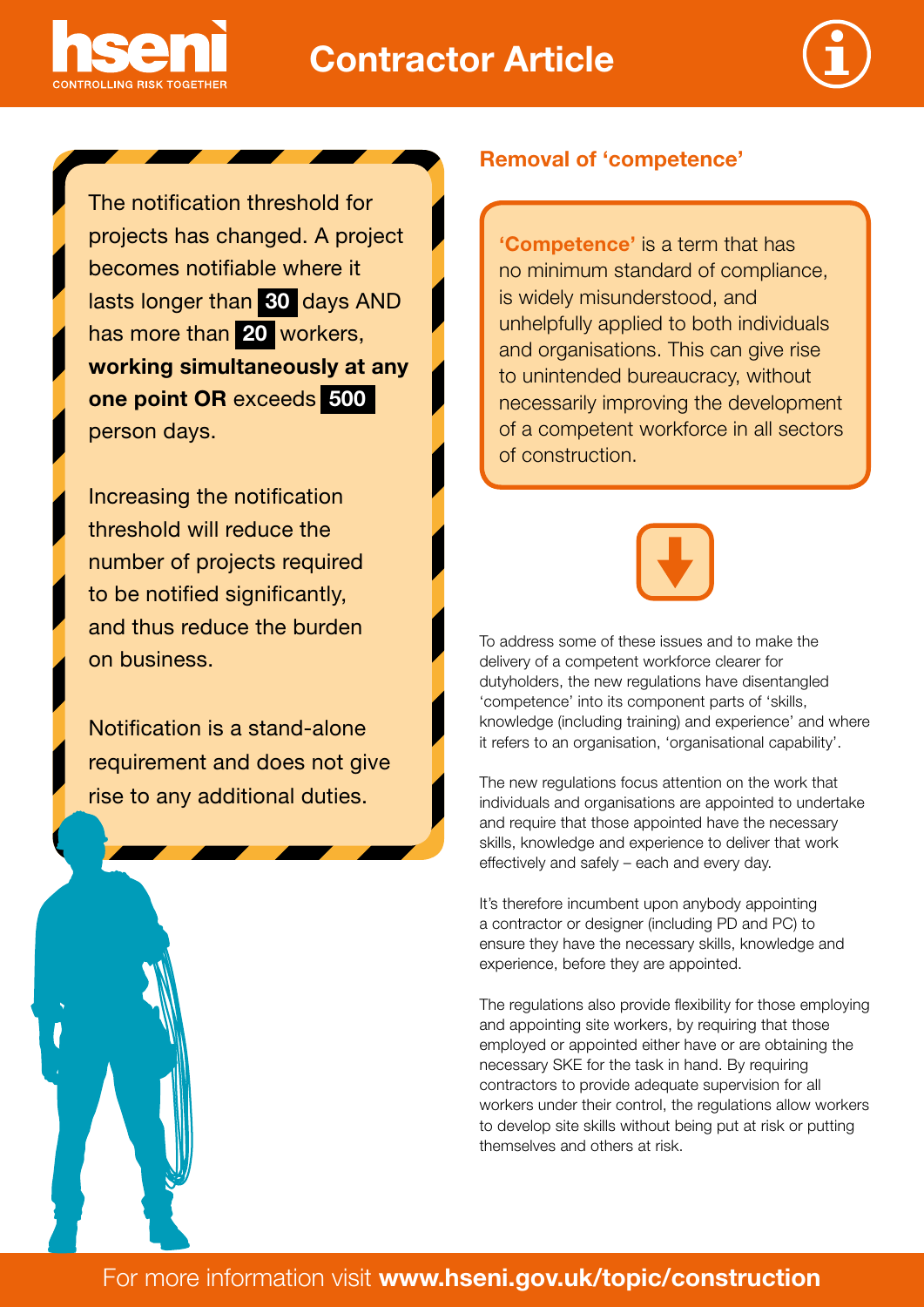



## **The Construction Phase Plan**

All construction projects will now require a construction phase plan (CPP) – irrespective of size and duration. The purpose of this provision is to focus those undertaking even the smallest of projects (including domestic work) on the planning of the project and ensure associated risk is considered and controlled.

The plan should be proportionate to the scale of the job and the health and safety risks involved. Plans involving smaller, less risky jobs should be short and simple and should require no further consideration than is already required for well-managed activities.

To help small construction businesses complete these plans without additional burden, HSE has produced a simple template. The template CPP is available from the HSENI website and includes the necessary information to allow businesses to plan their work and consider risks quickly and efficiently.

Additionally HSE and CITB have developed a smartphone app, freely available to download from the CITB website, which allows the construction phase plan to be completed within a few minutes without any paper form filling. This app is designed for small businesses undertaking routine construction projects. Once the relevant construction activities are input – the app identifies the common health and safety risks automatically, and the control measures that should be followed. The plan is automatically generated and can be saved or emailed to others such as clients and other contractors.

HSENI encourages all small building firms to adopt this approach.

### **Does maintenance work need a Construction Phase Plan?**

The definition of construction work has not changed and dutyholders still need to make a sensible judgement as to whether CDM 2016 applies to activities such as maintenance. For example, where the activities involve general maintenance of fixed plant involving mechanical adjustments, replacing parts or lubrication it is unlikely to be construction work and CDM 2016 will not apply. However, where the task in hand looks like building work,

requires construction skills and uses construction materials, CDM 2016 is likely to apply. In this case, the job will need planning. A practical and proportionate construction phase plan, which highlights the real risks of the work, should be prepared and kept up-to-date.

## **What should designers and contractors be saying to clients (domestic, inexperienced or otherwise)?**

A designer can take many guises from an architect, technician or technologist through to the specific designer disciplines of structural, civil, electrical and the like. Moreover, any other discipline (including contractors) preparing or modifying a design, or arranging or instructing another under their control to do so, is a designer. Irrespective of the role, the duties on the designer remain the same. Primarily, their first obligation will be to ensure that before they start any design work that the client is aware of their obligations under CDM.

Designers' responsibilities differ little in this respect from that conferred on them by CDM 2007. A designer should have sufficient knowledge of the client's obligations in order to be able to assess their knowledge and advise them of their role. Advising the client of their obligations is a routine matter that will be part of any early discussions about the project.

The regulations do not specify any one method by which designers will discharge this responsibility and indeed it will be on a case by case basis.

Many designers have in the past, used a standard letter format to the client and this may well continue to be a sensible approach. In the smallest of commercial projects, this may prove a useful method, but it may be that verbal advice and assurance is enough. It is often helpful for a designer to have some mechanism to record that they have discussed and advised the client on this issue – but any such mechanism should minimise bureaucracy.